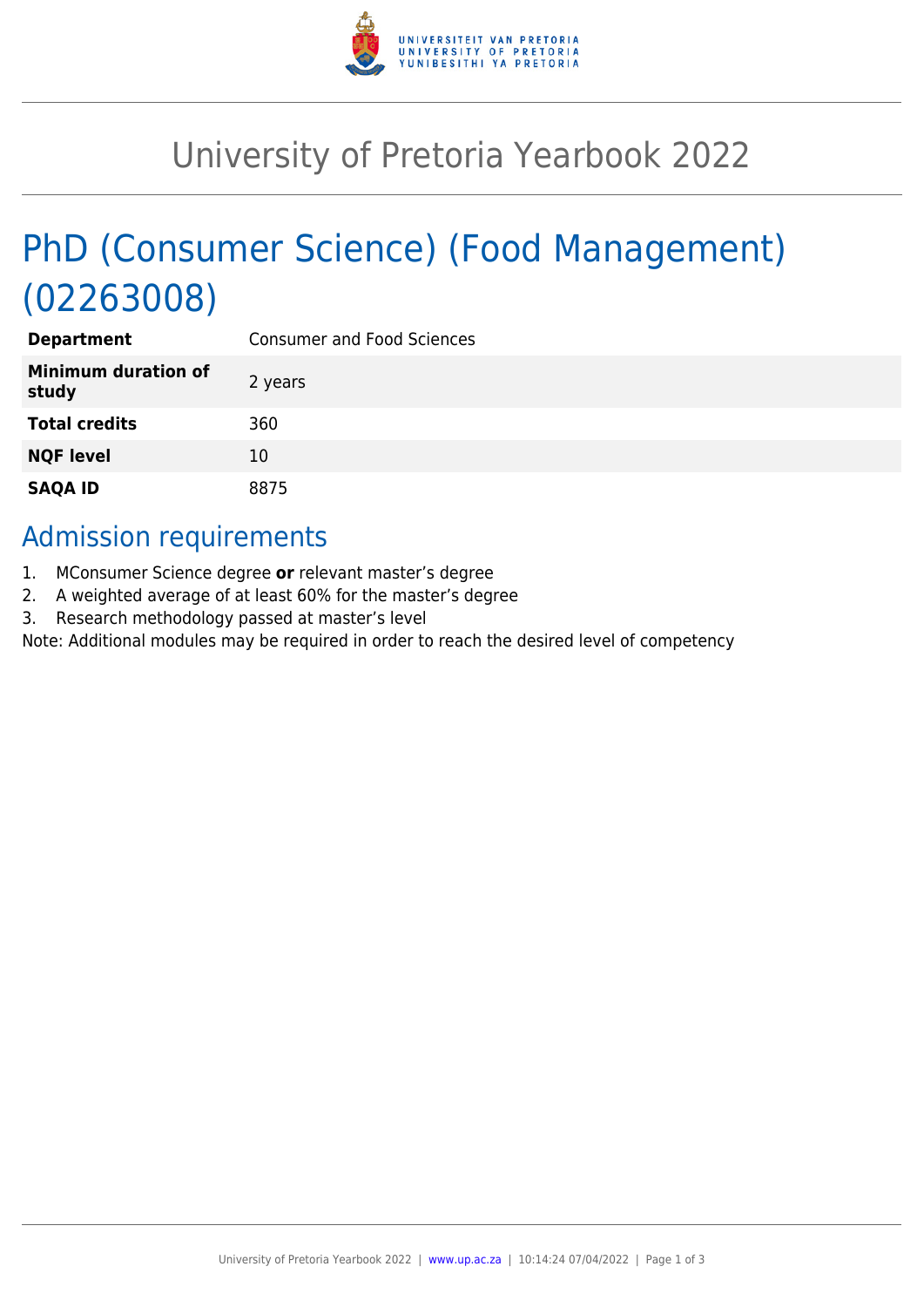

## Curriculum: Year 1

**Minimum credits: 360**

### **Core modules**

#### **Thesis: Consumer Science 990 (VBR 990)**

| <b>Module credits</b>         | 360.00                            |
|-------------------------------|-----------------------------------|
| <b>NQF Level</b>              | 10                                |
| <b>Prerequisites</b>          | No prerequisites.                 |
| <b>Language of tuition</b>    | Module is presented in English    |
| <b>Department</b>             | <b>Consumer and Food Sciences</b> |
| <b>Period of presentation</b> | Year                              |
|                               |                                   |